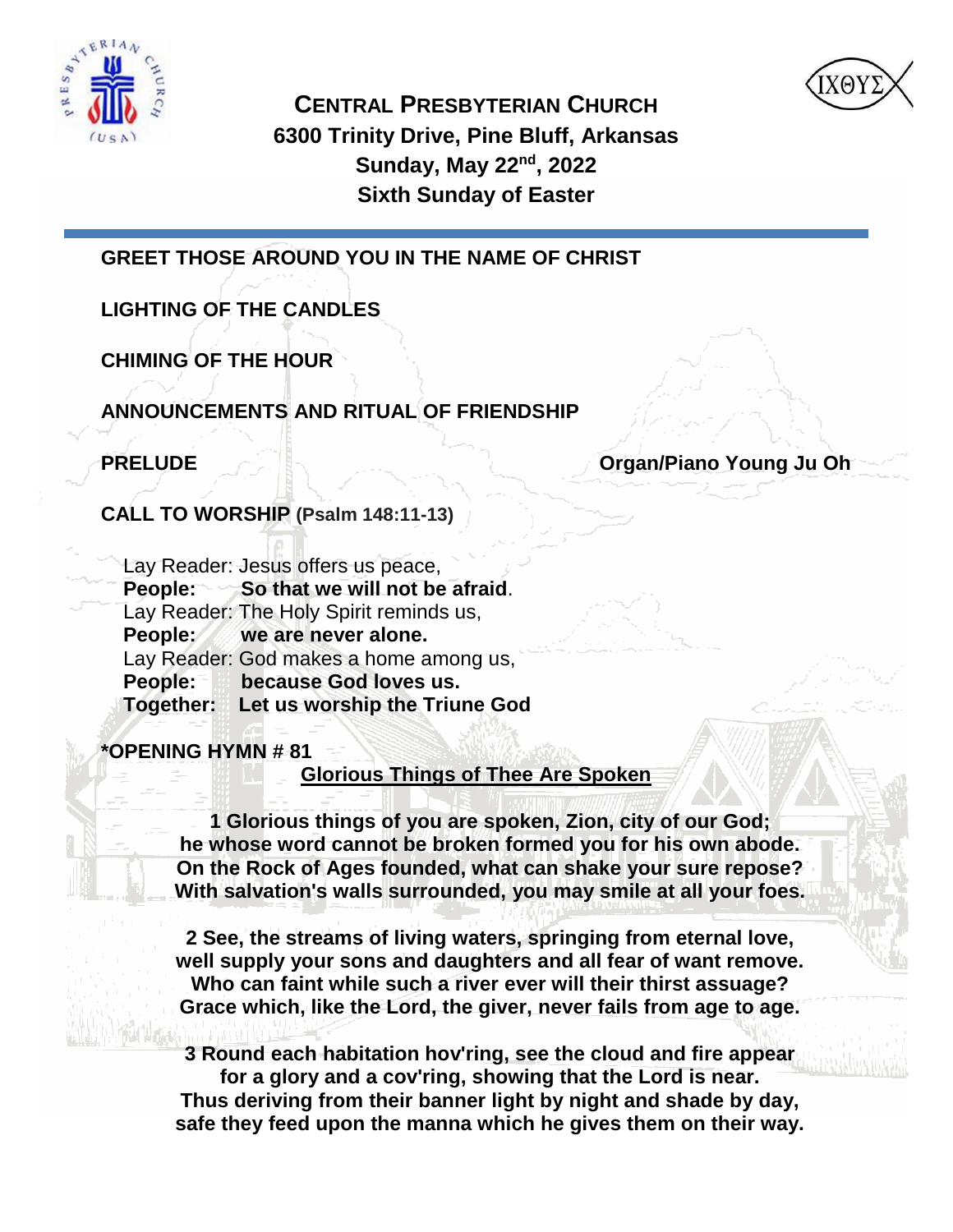# **CALL TO CONFESSION**

Lay Reader: Try as we might to stop sinning, we fail more often than succeed. But God's grace never fails, and God never stops giving us another chance to try. Let us now try again, as we confess our sins together in prayer

# **PRAYER OF CONFESSION**

**Grace giving God, you ask us to love and to keep your word. Simple instructions. Yet, even with the Advocate to help us, we still fail at loving and following faithfully. Every time we fail, speak to us again of your truths. Keep telling us over and over again, so that one day soon, we hear your words and believe (Silent Prayer) Amen.**

# **KYRIE ELEISON:** "Lord, Have Mercy"

Lord, have mercy upon us. Christ, have mercy upon us. Lord, have mercy upon us

# **ASSURANCE OF PARDON**

Christ says, "Peace I leave with you; my peace I give to you." There is peace in God's forgiveness. Know that you are forgiven, know that you are loved, and be at peace. Amen

\***GLORIA PATRI Hymnal #581**

# **"Glory Be to the Father"**

**Glory be to the Father, and to the Son, and to the Holy Ghost; as it was in the beginning, is now, and ever shall be, world without end. Amen, Amen.**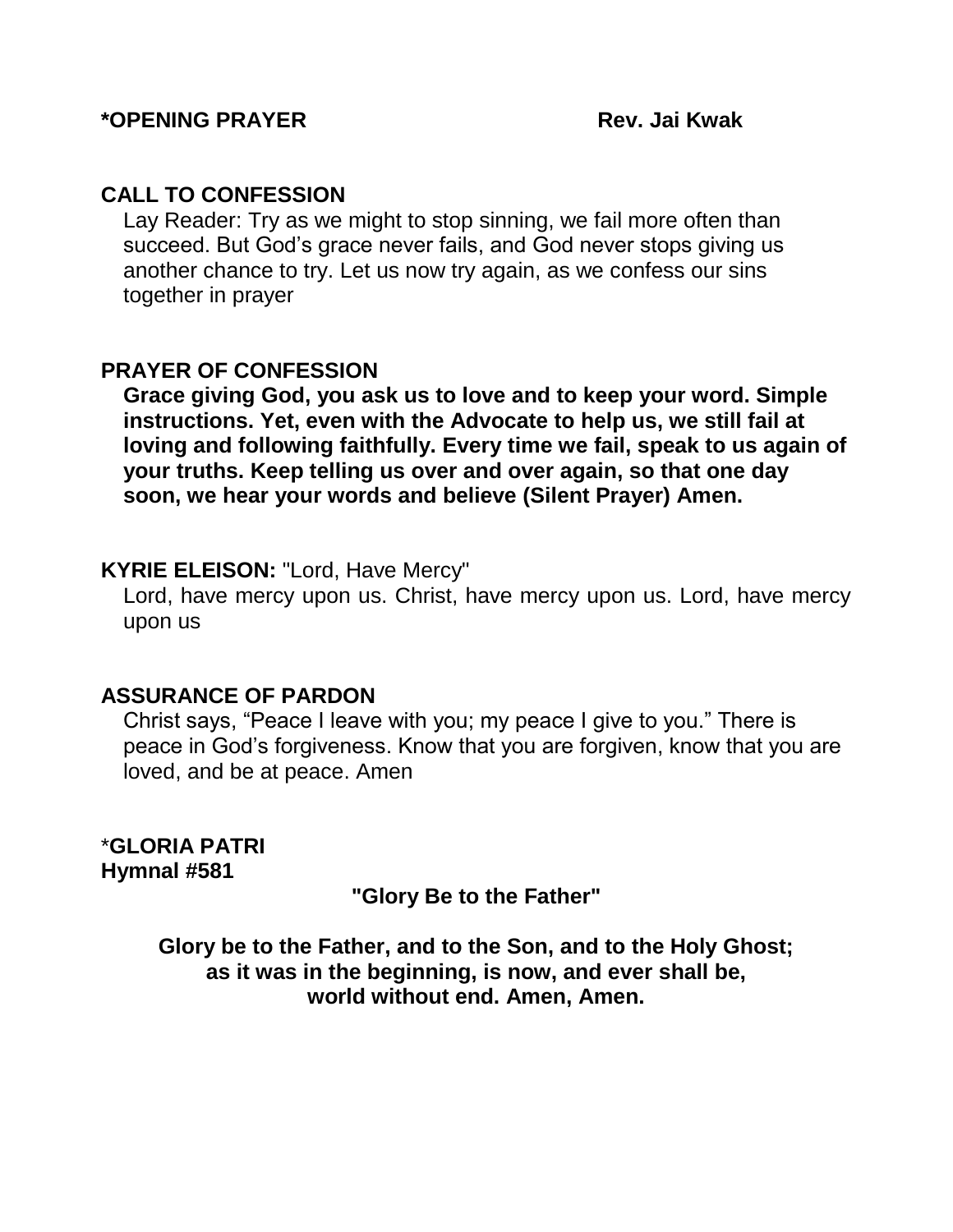**ANTHEM Young Ju Oh, Piano/Organ**

# **All the Heavens**

**Holy, holy are You Lord, The whole earth is filled with Your glory**

**Let the nations rise to give Honor and praise to Your name**

**Let Your face shine on us And the world will know You live**

**All the heavens shout Your praise**

**Beautiful is our God, the universe will sing**

**Hallelujah to You our King**

# **PROCLAIMING THE WORD**

**CHILDRENS SERMON ROSE VONTUNGERS** 

**SCRIPTURE READINGS Laura Cosner**

**John 13:34-35, 14:11-15**

**34 "A new commandment I give to you, that you love one another, even as I have loved you, that you also love one another. 35 "By this all men will know that you are My disciples, if you have love for one another."**

**11 "Believe Me that I am in the Father and the Father is in Me; otherwise believe because of the works themselves. 12 "Truly, truly, I say to you, he who believes in Me, the works that I do, he will do also; and greater works than these he will do; because I go to the Father. 13 "Whatever you ask in My name, that will I do, so that the Father may be glorified in the Son. 14 "If you ask Me anything in My name, I will do it. 15 "If you love Me, you will keep My commandments.**

The word of the Lord.

**Thanks be to God.**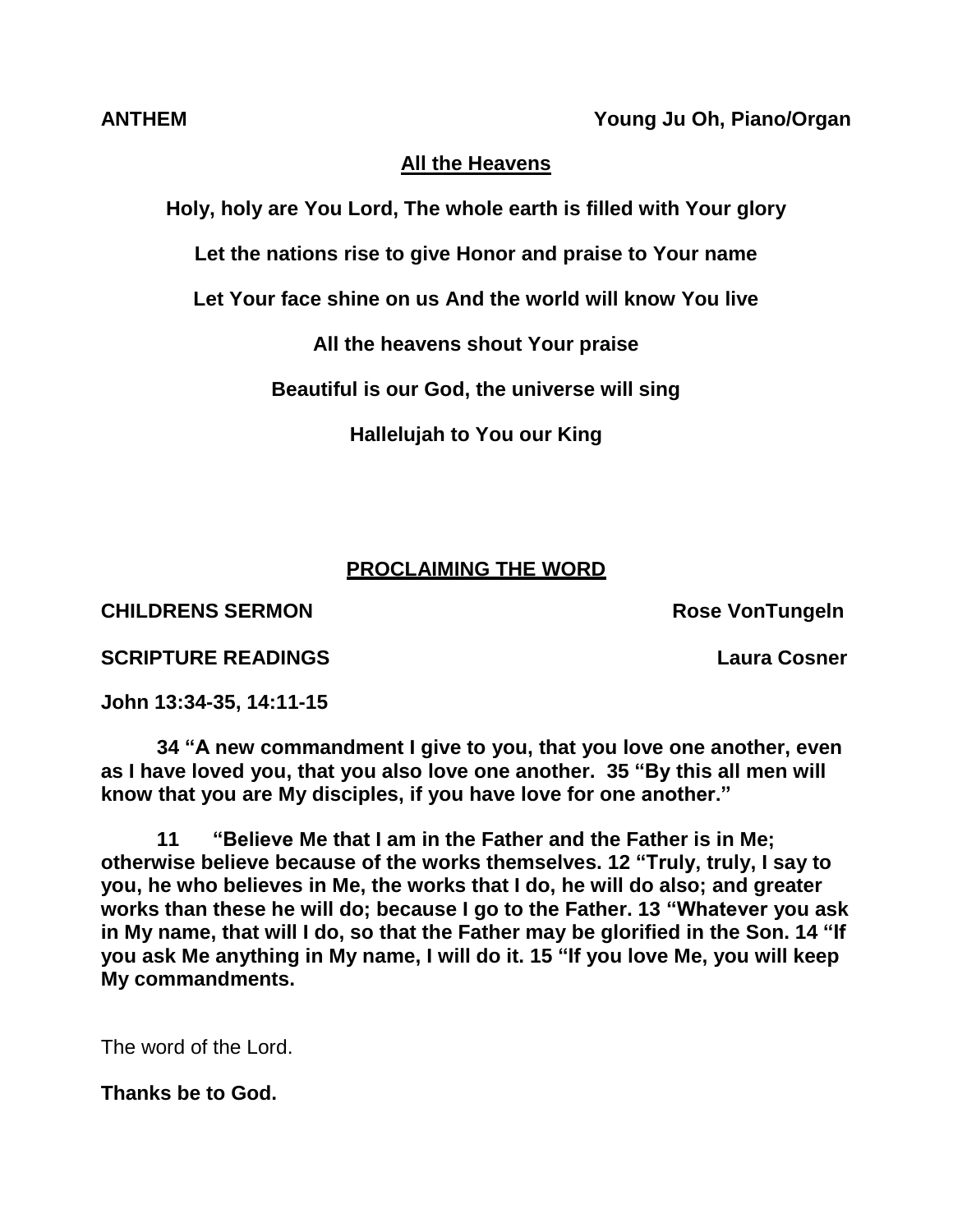# **PRAYER FOR ILLUMINATION**

**SERMON If You Love Jesus Rev. Jai D. Kwak**

## **RESPONDING TO THE WORD**

**HYMN # 751** 

**From the Nets of Our Labor (We Will Rise Up And Follow)**

**1. From the nets of our labors, through the noise and confusion, from the city or seashore, Jesus summons us all. When we faint and grow weary from the bearing of burdens, with a message of comfort, Jesus summons us all.**

**Refrain:** *"We will rise up and follow, Christ before and beside us, loving pattern to guide us, as we answer the call.!"*

**2. In the eyes of the stranger— tearful, joyous, or frightened in the face of each neighbor, Jesus summons us all. When we hear words of hatred spreading fear or false witness, words that cry to be challenged, Jesus summons us all. [Refrain]**

**3. In each moment of courage, steadfast even through trembling; in the yearning for justice, Jesus summons us all. Like disciples before us, from the city or seashore, risking selfless compassion: Jesus summons us all. [Refrain]**

\* **Affirmation of Faith** (Adapted from 1 Corinthians 15)

**This is the good news which we have received, in which we stand, and by which we are saved, if we hold it fast: that Christ died for our sins according to the scriptures, that he was buried, that he was raised on the third day, and that he appeared first to the women, then to Peter, and to the Twelve, and then to many faithful witnesses. We believe that Jesus is the Christ, the Son of the living God. Jesus Christ is the first and the last, the beginning and the end; he is our Lord and our God. Amen.**

**CALL TO OFFERING**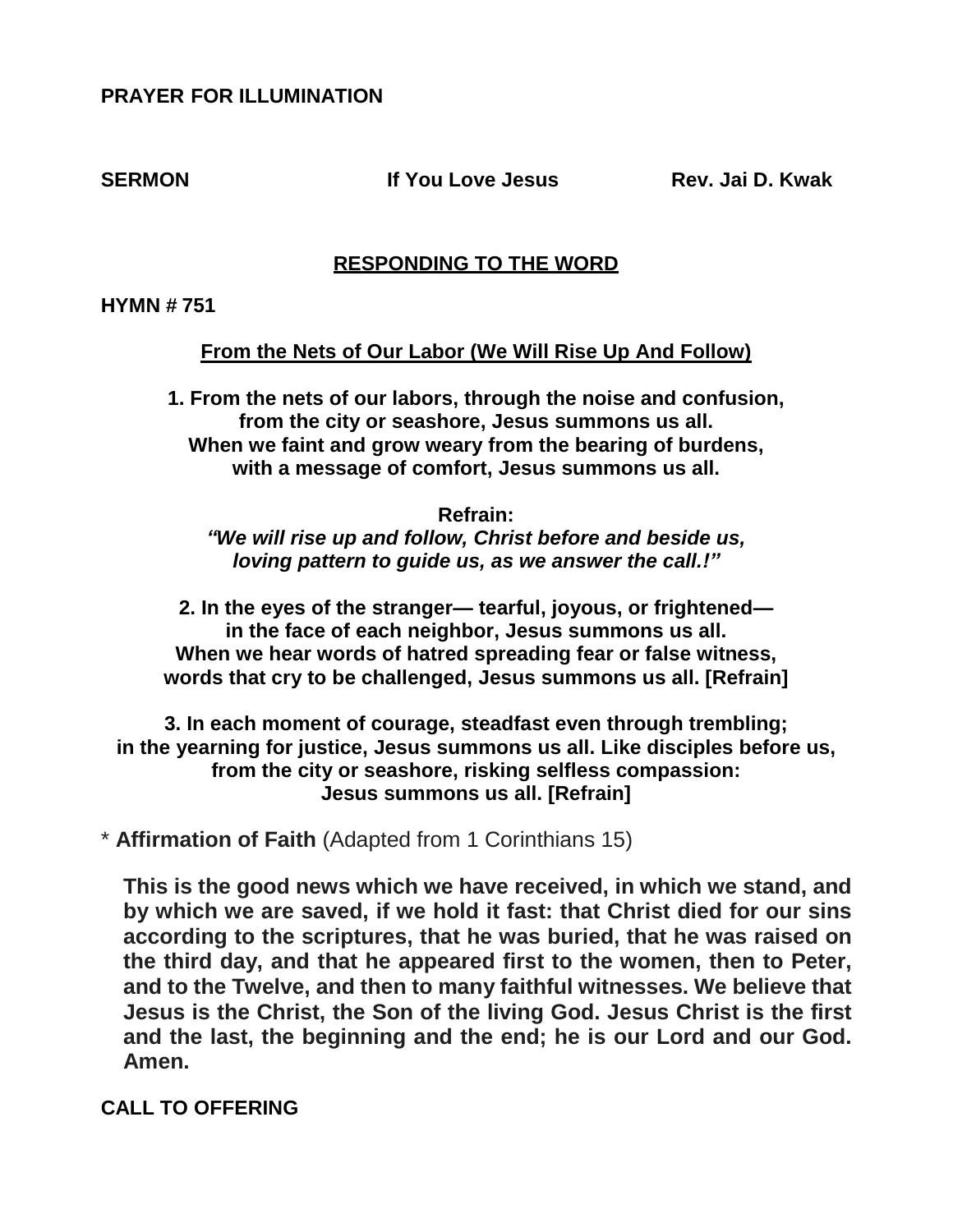# **OFFERTORY**

# **\*DOXOLOGY Hymnal #606**

**"Praise God, from Whom all Blessings Flow" Praise God, from whom all blessings flow; Praise Him, all creatures here below; Praise Him above, ye heav'nly host; Praise Father, Son, and Holy Ghost. Amen.**

# **\*PRAYER OF THANKSGIVING AND DEDICATION**

#### **SHARING OUR JOYS AND CONCERNS**

**(You each are encouraged to give voice to your concerns or to name those for whom you love and pray.)**

# **PRAYERS OF THE PEOPLE AND LORD'S PRAYER**

# **FOLLOWING THE WORD INTO THE WORLD**

## **CLOSING HYMN # 69**

# **I, the Lord of Sea and Sky (Here I Am, Lord)**

**1. I, the Lord of sea and sky I have heard my people cry All who dwell in dark and sin My hand will save. I, who made the stars of night I will make their darkness bright. Who will bear my light to them? Whom shall I send?**

## **Refrain**

**"Here I am, Lord. Is it I, Lord? I have heard you calling in the night I will go, Lord, if you lead me. I will hold your people in my heart"**

- **2. I, the Lord of snow and rain. I have borne my people's pain. I have wept for love of them. They turn away. I will break their hearts of stone. Give them hearts for love alone. I will speak my words to them. Whom shall I send? (Refrain)**
- **3. I, the Lord of wind and flame, I will tend the poor and lame. I will set a feast for them. My hand will save. Finest bread I will provide 'Til their hearts be satisfied. I will give my life to them. Whom shall I send? (Refrain)**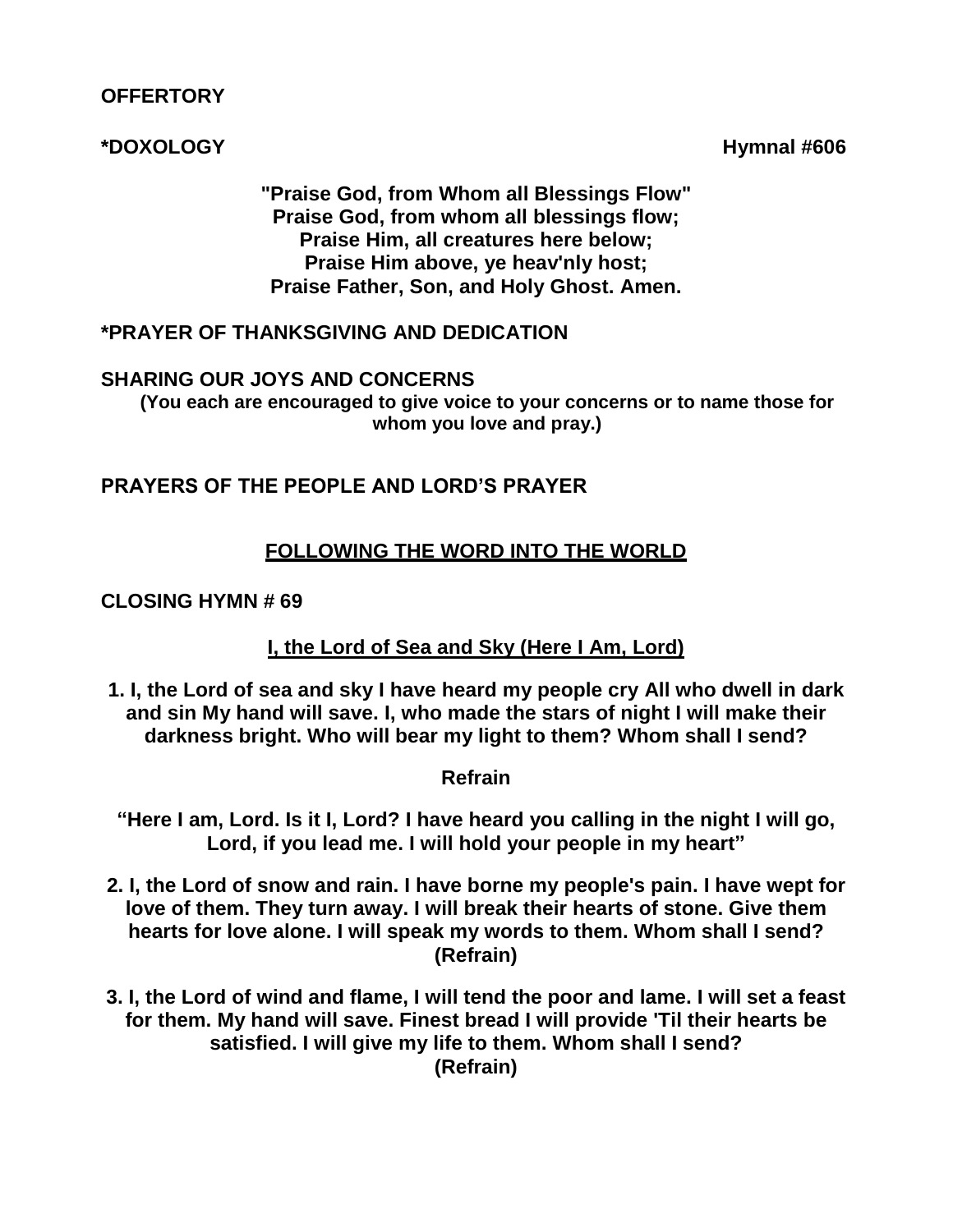# **CHARGE AND BENEDICTION**

# **\*\*POSTLUDE**

# **EXTINGUISHING OF THE CANDLES**

*Go forth into the world rejoicing. Love and serve the Lord.*

*\*Those who are able, please stand.*

*\*\* Please be seated and remain for the postlude if you can.*

*Lay Reader: Elder Denise Mosley*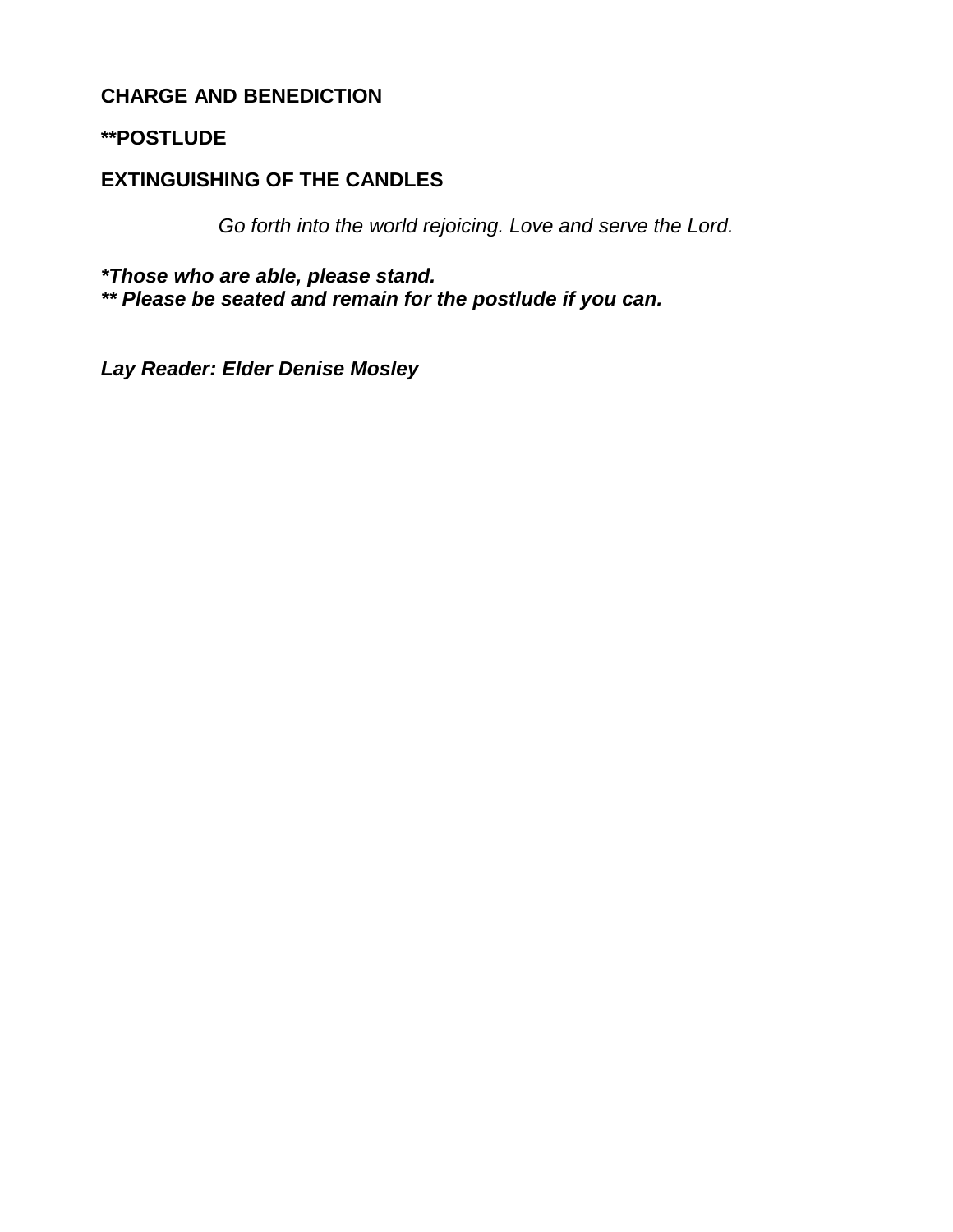# *PRAYER CONCERNS*

*Dominik Munn Sydney Hayes Jemmie Moseley Hester Insley Emil & Carol Brown Karen Perdue Pat Drewett*

#### *FRIENDS AND RELATIVES*

| Name                                      |                                   | Name                                       |                                     |
|-------------------------------------------|-----------------------------------|--------------------------------------------|-------------------------------------|
| Dr. Laura Festa                           | Wife of former pastor,            | <b>Ryker Cheek</b>                         | Nephew of Bubba                     |
|                                           | Dr. Dan Festa                     |                                            | VonTungeln                          |
| <b>Scott McGeorge</b>                     | <b>Friend of Lawrence Fikes</b>   | <b>Anita Rodriguez</b>                     | Daughter of Mary Light              |
| Rebecca and<br><b>Earl Phillips</b>       | <b>Friends of Karen Perdue</b>    | Jorga Walker                               | Wife of Donald Walker               |
| <b>Max Zeng</b>                           | Mike and Lan Kelly's son          | <b>Norman</b><br><b>McPherson</b>          | Friend of the Pam Riegler<br>Family |
| Luis Sanchez                              | <b>Father of Lizabeth Sanchez</b> | <b>Haley Chandler</b>                      | <b>Friend of the Church</b>         |
| <b>Bernice Collins</b>                    | <b>Friend of the Church</b>       | <b>Pat Mosley</b>                          | Mother of George Mosley             |
| <b>Thomas Cosner</b>                      | <b>Father of Zac Cosner</b>       | <b>Janice Fuller</b>                       | <b>Friend of Laura Cosner</b>       |
| <b>Family of</b><br><b>Michael Glover</b> | <b>Friend of Laura Cosner</b>     | <b>Family of</b><br><b>McKenzie Kelley</b> | <b>Friend of the Church</b>         |

#### *PLEASE PRAY FOR OUR FELLOW PRESBYTERIANS:*

 *First, Alma Holly Grove Church, Holly Grove*

# *PLEASE PRAY FOR OUR SERVICE MEN AND WOMEN AROUND THE WORLD*

*Help us keep our prayer list up to date. If you have family or friends who need to be added or removed from the prayer concerns list, please let the Office know.*